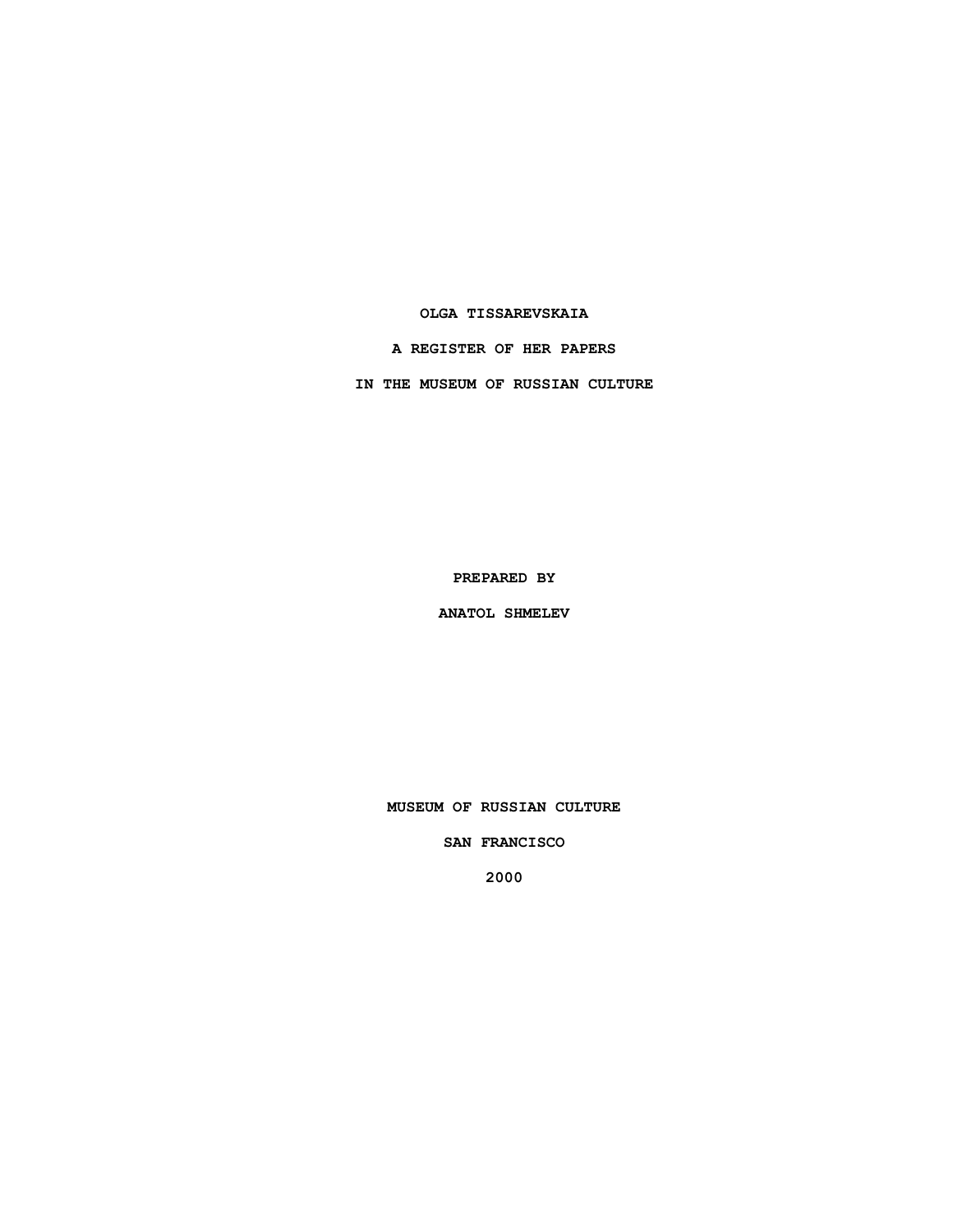## **OLGA TISSAREVSKAIA PAPERS**

## **BIOGRAPHICAL NOTE**

# **1895 September 28 (O. S.) Born, Bogdanovka village, Samarskii uezd, Russia 1918 Left Russia for Poland**

**1973 Author, Svet i teni moei zhizni**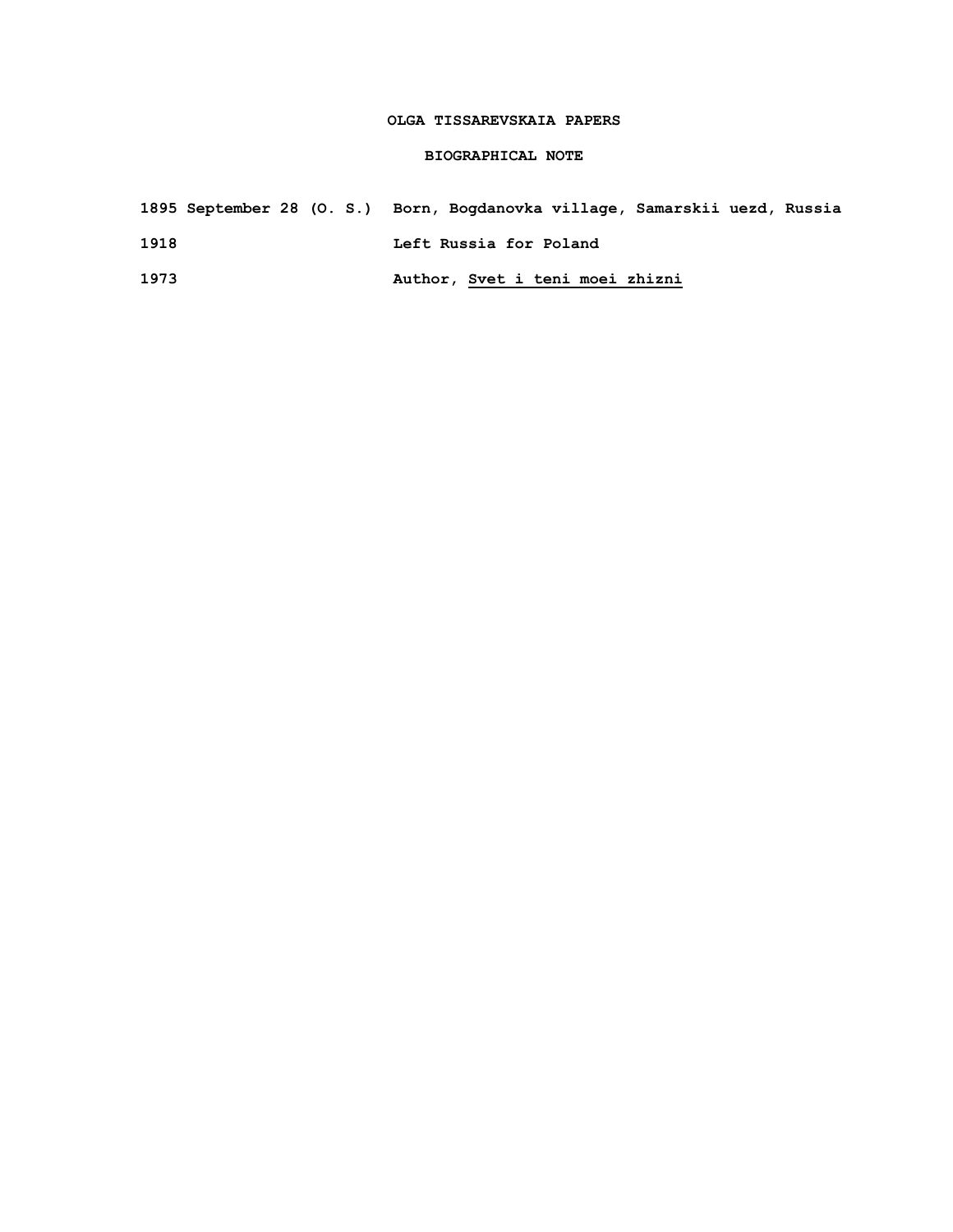#### **SCOPE AND CONTENT NOTE**

#### **OLGA TISSAREVSKAIA PAPERS**

**Olga Tissarevskaia was a painter and journalist active in the Russian émigré press; she was noted primarily for her accounts of travel to exotic locales. The collection includes biographical information, a small number of her writings, including her memoirs, Svet i teni moei zhizni, and a large number of photographs (not filmed) of places she visited and people she met, as well as correspondence and miscellany from her travels.**

**Detailed processing and preservation microfilming for these materials were made possible by a generous grant from the National Endowment for the Humanities and by matching funds from the Hoover Institution and Museum of Russian Culture. The grant also provides depositing a microfilm copy in the Hoover Institution Archives. The original materials remain in the Museum of Russian Culture, San Francisco as its property. A transfer table indicating corresponding box and reel numbers is appended to this register.**

**The Hoover Institution assumes all responsibility for notifying users that they must comply with the copyright law of the United States (Title 17 United States Code) and Hoover Rules for the Use and Reproduction of Archival Materials.**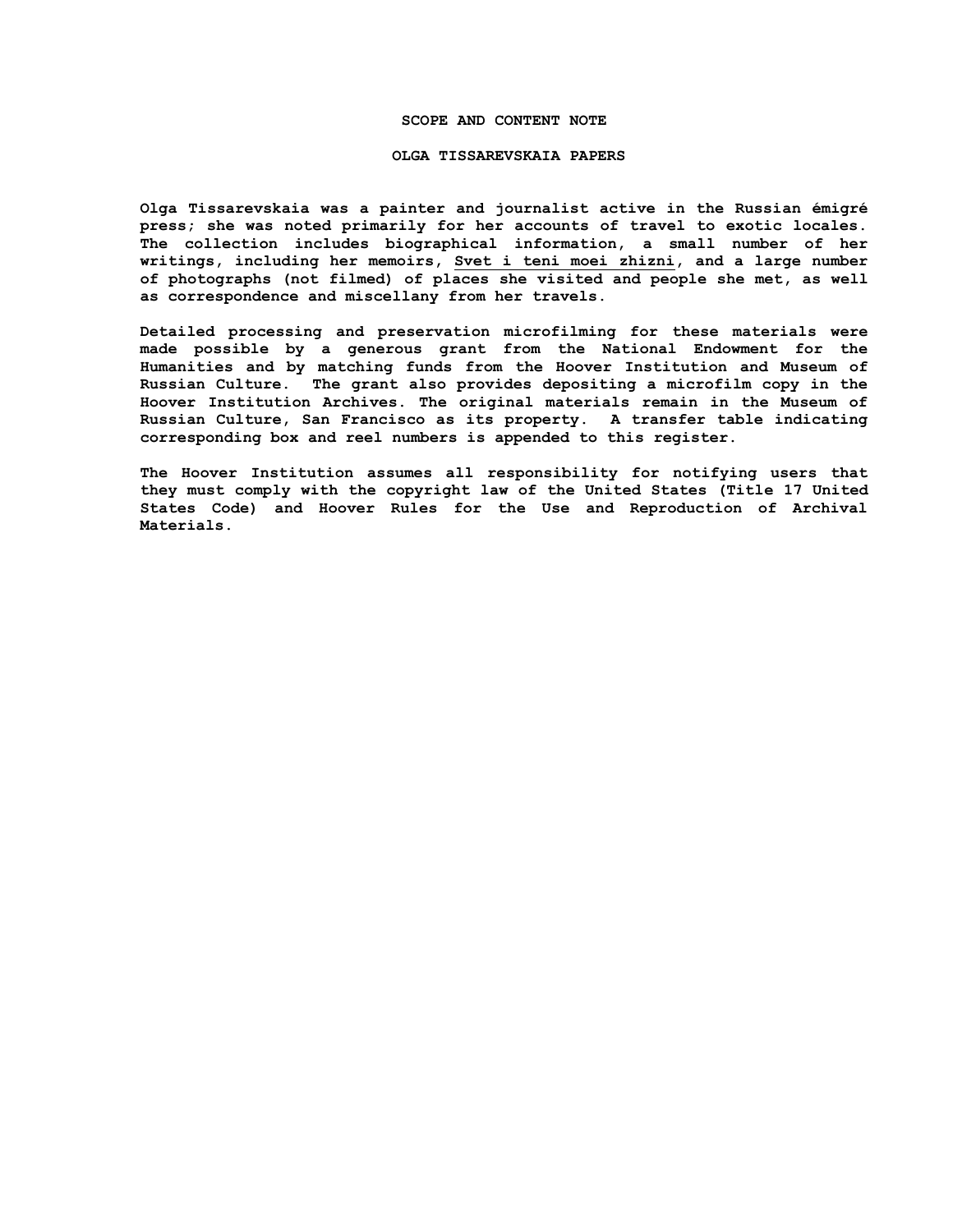## **REGISTER**

## **OLGA TISSAREVSKAIA PAPERS**

**SERIES DESCRIPTION:**

| Box Nos        | Series                                                                                                                                                                                                                                                                     |
|----------------|----------------------------------------------------------------------------------------------------------------------------------------------------------------------------------------------------------------------------------------------------------------------------|
| $\mathbf{1}$   | BIOGRAPHICAL FILE, 1895-1976. Articles, birth<br>certificate, clippings, employment records, passport,<br>scrapbook and miscellany, arranged alphabetically by<br>physical form                                                                                            |
| $1 - 2$        | CORRESPONDENCE, 1949-1980. Letters and cards, arranged<br>alphabetically by correspondent                                                                                                                                                                                  |
| 2              | SPEECHES AND WRITINGS, 1972-1973. Articles and memoirs,<br>with related correspondence and reviews, arranged<br>chronologically by title                                                                                                                                   |
| $\overline{2}$ | SUBJECT FILE, 1967-1969 and undated. Brochure, clippings<br>and attached photograph, arranged alphabetically by<br>heading                                                                                                                                                 |
| $3 - 4$        | PHOTOGRAPHS, 1917-1977. Albums and individual postcards<br>and photographs, primarily chronicling Tissarevskaia's<br>world travel. Also includes photographs of her artwork,<br>family members and three husbands. Arranged<br>alphabetically by physical form. Not filmed |